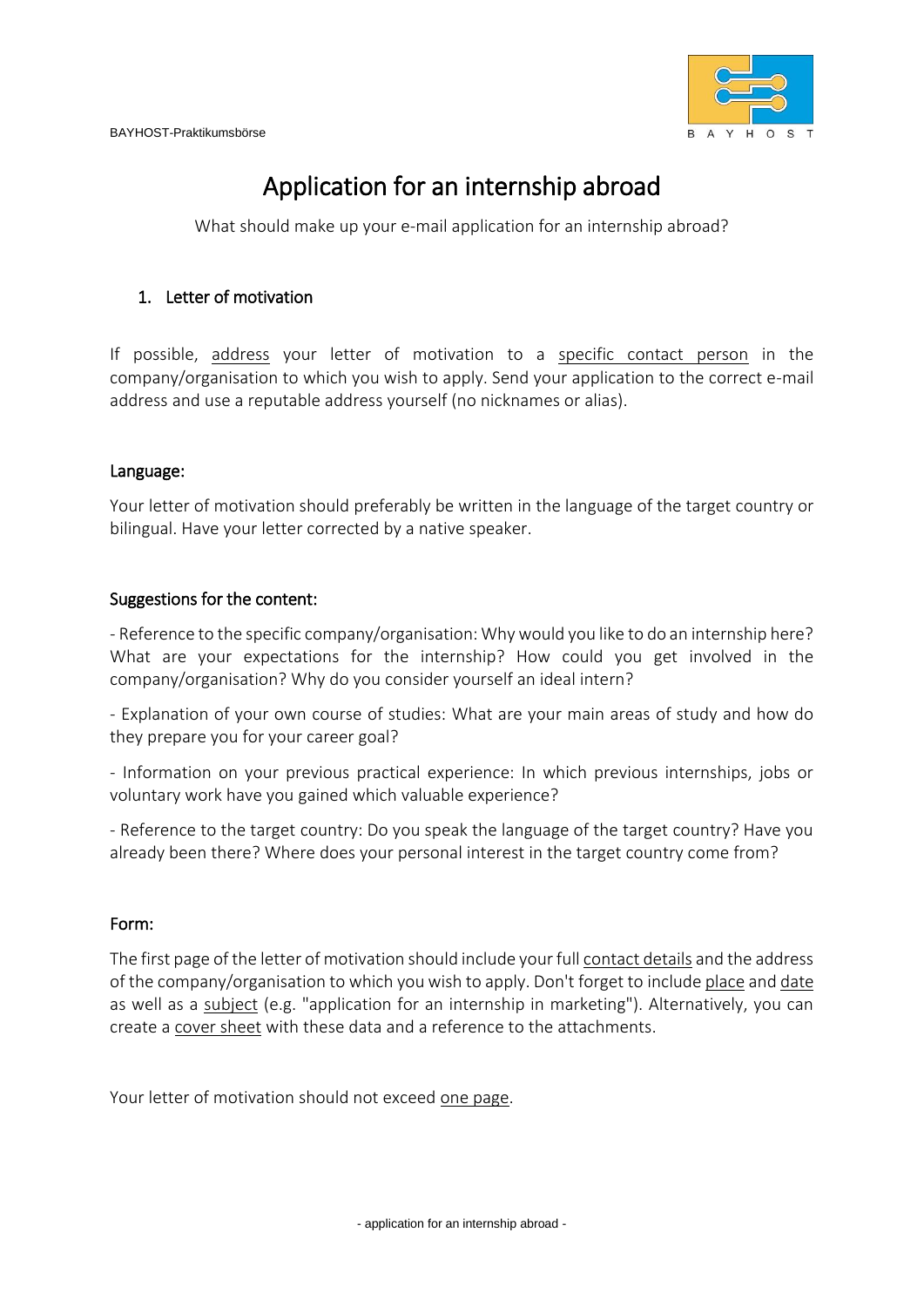

#### BAYHOST-Praktikumsbörse

If possible, the salutation should be addressed to a specific person (avoid: "Dear Ladies and Gentlemen"). Observe the polite use of titles, functions and patronymic that may be customary in the target country.

### Typical errors:

- A list of your own strengths ("My strengths are reliability, assertiveness, ability to work in a team, ..."). Clarify your strengths better with what you have already gained in theoretical knowledge and practical experience.

- Colloquial style: As a foreign language learner, it is sometimes difficult to distinguish which formulations are used in the official written language and which are more colloquial. This is one of the reasons why it is advisable to have your text corrected by a native speaker.

# 2. Curriculum vitae

Language: If possible, formulate your curriculum vitae in the language of the target country or bilingual.

Modules: Structure your CV according to personal infomation, education, practical experience, language skills, computer skills, voluntary and non-university commitment.

Form: If you opt for a tabular form, start with the most recent event within each module.

Complete the individual modules with brief explanations in bullet points. For example, state your main areas of study or briefly describe your work during your internships or volunteer work (e.g. "evaluation of a customer survey", "research for funding", etc.).

Avoid the category "hobbies" and replace it with "interests and other skills" if you want to give your CV a personal touch. Consider what information could be a plus point or an exclusion criterion for the employer.

#### Customize your resume individually for each application.

# 3. Application photo

A photo can round off your application and is still common in Germany and Eastern Europe. For e-mail applications, you should integrate a photo file that is not too large. Either on the cover page or on the first page of your CV in the upper right corner.